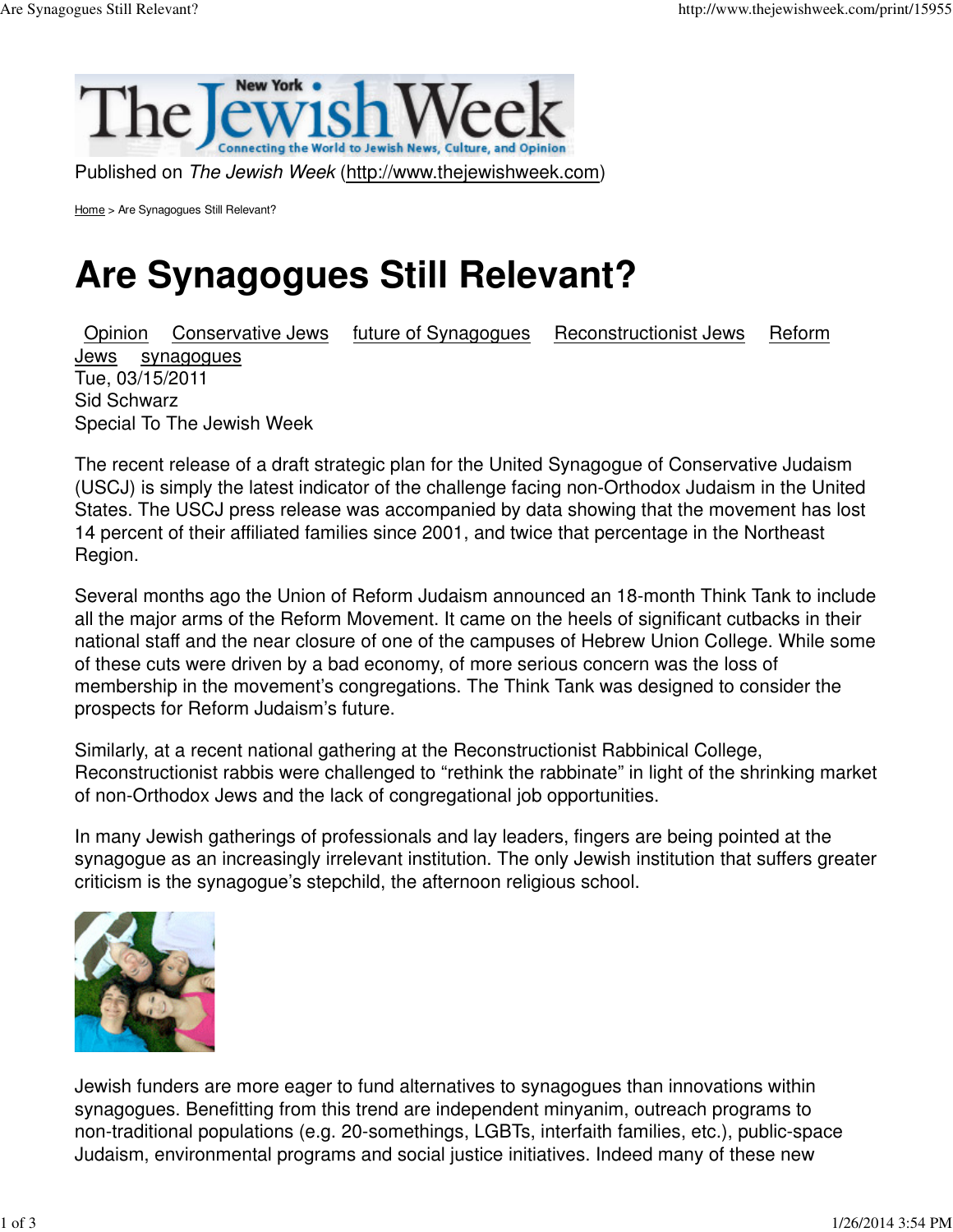initiatives are benefitting from a burst of energy from the younger generation in things Jewish and growing support for social entrepreneurship to reinvent the Jewish community.

There is much to celebrate in these new developments, but it would be unwise to write off synagogues just yet. The cumulative cost of all synagogue buildings and professional staff in America represents the single biggest investment of Jewish communal dollars that exists. As a class, synagogues can be criticized for not adjusting quickly enough to changes in American society and culture, and they are losing market share as a result. However, I don't know of anyone who believes that what synagogues offer can be replaced by the Internet.

Over the past 20 years there has been some important thinking and experimentation happening in the synagogue world. Synagogue 2000 (now 3000), STAR (Synagogues: Transformation and Renewal), Clal (The National Jewish Center for Leadership and Learning) and synagogueinnovation grants by the Legacy Heritage Foundation have all produced important literature and program models that suggest that synagogues can be compelling institutions to the next generation of American Jews. As someone who has been involved in all of these initiatives and who has been consulting to synagogues and working with rabbis ever since the publication of my book, "Finding a Spiritual Home: How a New Generation of Jews Can Transform the American Synagogue" (2000), I know firsthand of pockets of innovation in the synagogue world that can and should be replicated. Where the synagogue transformation effort has fallen short is that these national initiatives have competed more than they have collaborated and now the philanthropic dollars are moving in a different direction.

I fear that the liberal denominations are about to repeat this mistake. Each denomination, pressured by their respective internal stakeholders and critics, feels a need to "do something." They will view each other as competitors in a shrinking market and hope to prove that, in the long run, their response is the magic bullet for a Jewish community in decline. Knowing that in 25 years, some existing seminaries will disappear and some denominational initiatives will need to close shop or consolidate, they mistakenly believe that "the last one standing" represents an organizational victory.

This approach is shortsighted and the Jewish community will suffer if it is not corrected. Now is precisely the time for the liberal movements to look past the turf wars and to collaborate with each other. Now is the time to bring together the small universe of professionals who have been working the vineyards of synagogue transformation and harvest their collective wisdom for a strategic plan forward.

Most Jews do not care one whit about the future of the denominations. However, we know that many Jews are hungry to find communities of meaning that can support them in their search for spirituality, for wisdom, for emotional and communal support in times of joy and sorrow and for efforts to advance peace and justice in the world. This should be the agenda of every American synagogue and there are ways to help them deliver this to Jews in new and exciting ways.

The over-techified, over-commodified society that we live in has produced a generation desperate for settings and experiences that are transcendent, sacred and holy. Now is the time for the non-Orthodox denominations of American Judaism to join together and help their synagogues become these types of communities of meaning.

Rabbi Sid Schwarz is a senior fellow with Clal: The National Jewish Center for Learning and Leadership. The founder of the PANIM Institute for Jewish Leadership and Values, he is a